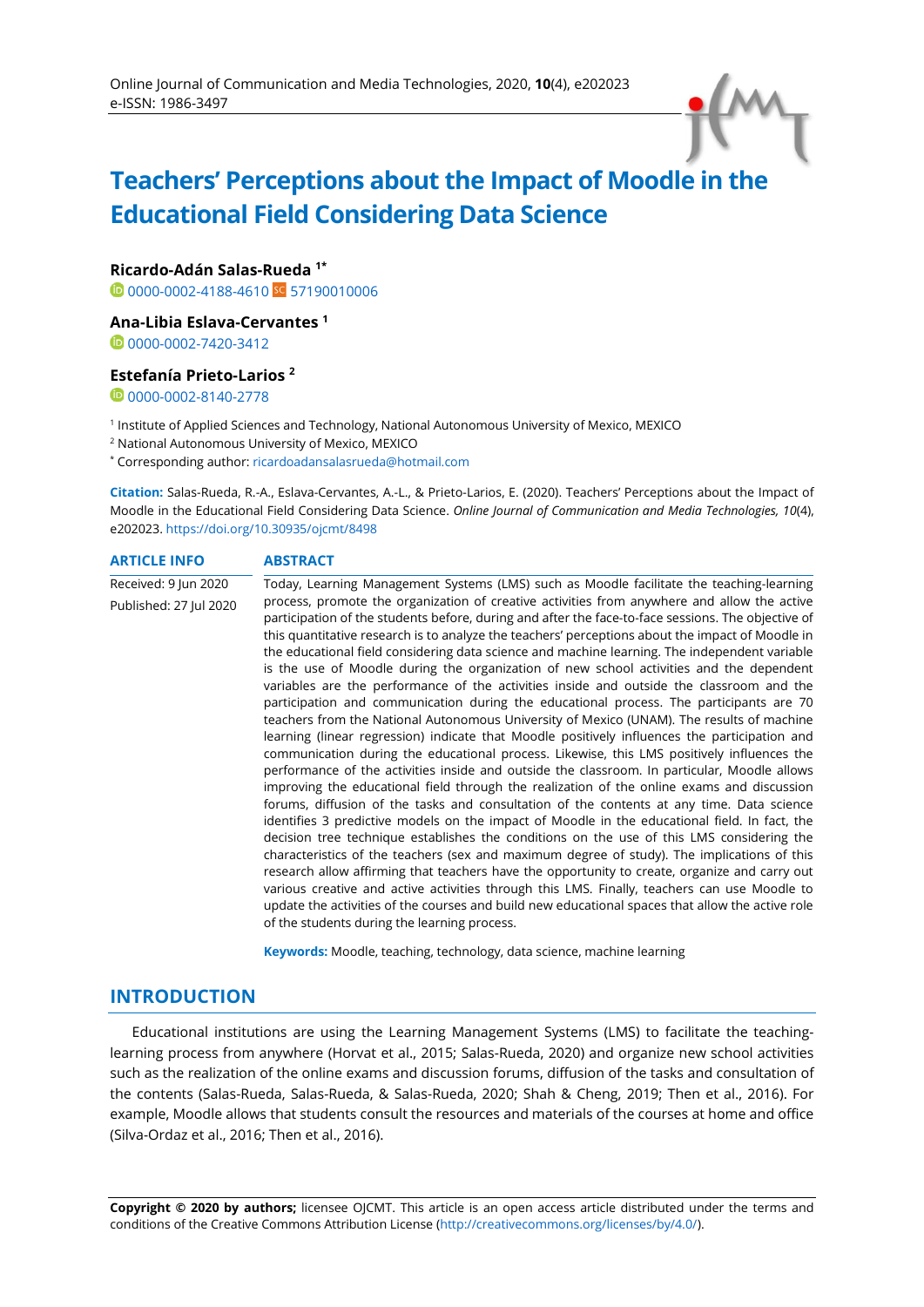Technological advances such as LMS, digital tools and web applications allow the active participation of the students before, during and after the face-to-face session (Dreamson et al., 2018; Kyzy, Ismailova, & Dundar, 2018; Salas-Rueda, 2019). In particular, Moodle facilitates the organization and realization of the online exams inside and outside the classroom (Al-Azawei, Baiee, & Mohammed, 2019; Jebari, Boussedra, & Ettouhami, 2017; Shdiafat & Obeidallah, 2019).

Even teachers can create new educational spaces through the use of the technology (Gutman, 2017; Jebari, Boussedra, & Ettouhami, 2017; Limongelli et al., 2016; Salas-Rueda & Lugo-García, 2019). For example, students have an active role during the teaching-learning process through the realization of the discussion forums in Moodle (Rehatschek, Holzl, & Fladischer, 2011).

LMS have a fundamental role in the educational field because teachers organize the student-centered activities (González, Pintor-Chávez, & Gómez-Zermeño, 2016; Romero-Díaz, Sola-Martínez, & Trujillo-Torres, 2015; Veytia-Bucheli & Leyva-Ortiz, 2016). In fact, Moodle facilitate the interaction and communication between the students during the realization of the distance courses (González, Pintor-Chávez, & Gómez-Zermeño, 2016; Romero-Díaz, Sola-Martínez, & Trujillo-Torres, 2015; Vidrio-Talavera, Gómez-Zermeño, & Zambrano-Izquierdo, 2015).

Even, LMS facilitate the dissemination of the audiovisual contents and consultation of the information of the courses at any time (Cobanoglu, 2018; Kotama, Saputra, & Linawati, 2019; Tumbleson, 2016). The use of mobile devices in the educational field allows the consultation of the videos and carrying out of the activities in Moodle (Aikina & Bolsunovskaya, 2020).

LMS such as Moodle are changing the interaction, communication and roles of teachers and students during the educational process (Islam, 2015; Mafuna & Wadesango, 2016; Oskouei & Kor, 2017). In fact, educational institutions are promoting the use of LMS in order to facilitate the active role of students. In particular, Moodle has a web interface that is easy to use and free.

Therefore, this quantitative research aims to analyze the teachers' perceptions about the impact of Moodle in the educational field considering data science and machine learning. The research questions are:

- How does the use of Moodle influence the participation and communication during the educational process?
- How does the use of Moodle influence the performance of the activities inside the classroom?
- How does the use of Moodle influence the performance of the activities outside the classroom?

# **LEARNING MANAGEMENT SYSTEM**

The use of LMS in the educational field allows that teachers organize new school activities such as the realization of the online exams and discussion forums, review of the digital presentations and consultation of the course information at any time (Rehatschek, Holzl , & Fladischer, 2011; Veytia-Bucheli & Leyva-Ortiz, 2016; Vidrio-Talavera, Gómez-Zermeño, & Zambrano-Izquierdo, 2015). In particular, Moodle improved the teachinglearning conditions in the courses of Engineering (Aikina & Bolsunovskaya, 2020), Computer science (Al-Azawei, Baiee, & Mohammed, 2019), Information Systems Management (Jebari, Boussedra, & Ettouhami, 2017), Mechatronics (Ferreira & Cardoso, 2005), Management System (El-Seoud, Ahmad, & El-Sofany, 2009), Computer Science (Vidrio-Talavera, Gómez-Zermeño, & Zambrano-Izquierdo, 2015) and Education (Veytia-Bucheli & Leyva-Ortiz, 2016).

In the 21st century, teachers are creating new learning spaces by incorporating LMS in the school activities (Al-Azawei, Baiee, & Mohammed, 2019; Kotama, Saputra, & Linawati, 2019). For example, Moodle was used to improve the teaching-learning conditions through the use of the video games (Kotama, Saputra, & Linawati, 2019).

Teachers can organize and realize creative activities in the LMS (Aikina & Bolsunovskaya, 2020; Shdiafat & Obeidallah, 2019; Veytia-Bucheli & Leyva-Ortiz, 2016). In particular, students use Moodle to solve the online exams from anywhere (Jebari, Boussedra, & Ettouhami, 2017; Shdiafat & Obeidallah, 2019). In fact, this LMS immediately sends the feedback and results of the online exams (Al-Azawei, Baiee, & Mohammed, 2019; El-Seoud, Ahmad, & El-Sofany, 2009; Shdiafat & Obeidallah, 2019).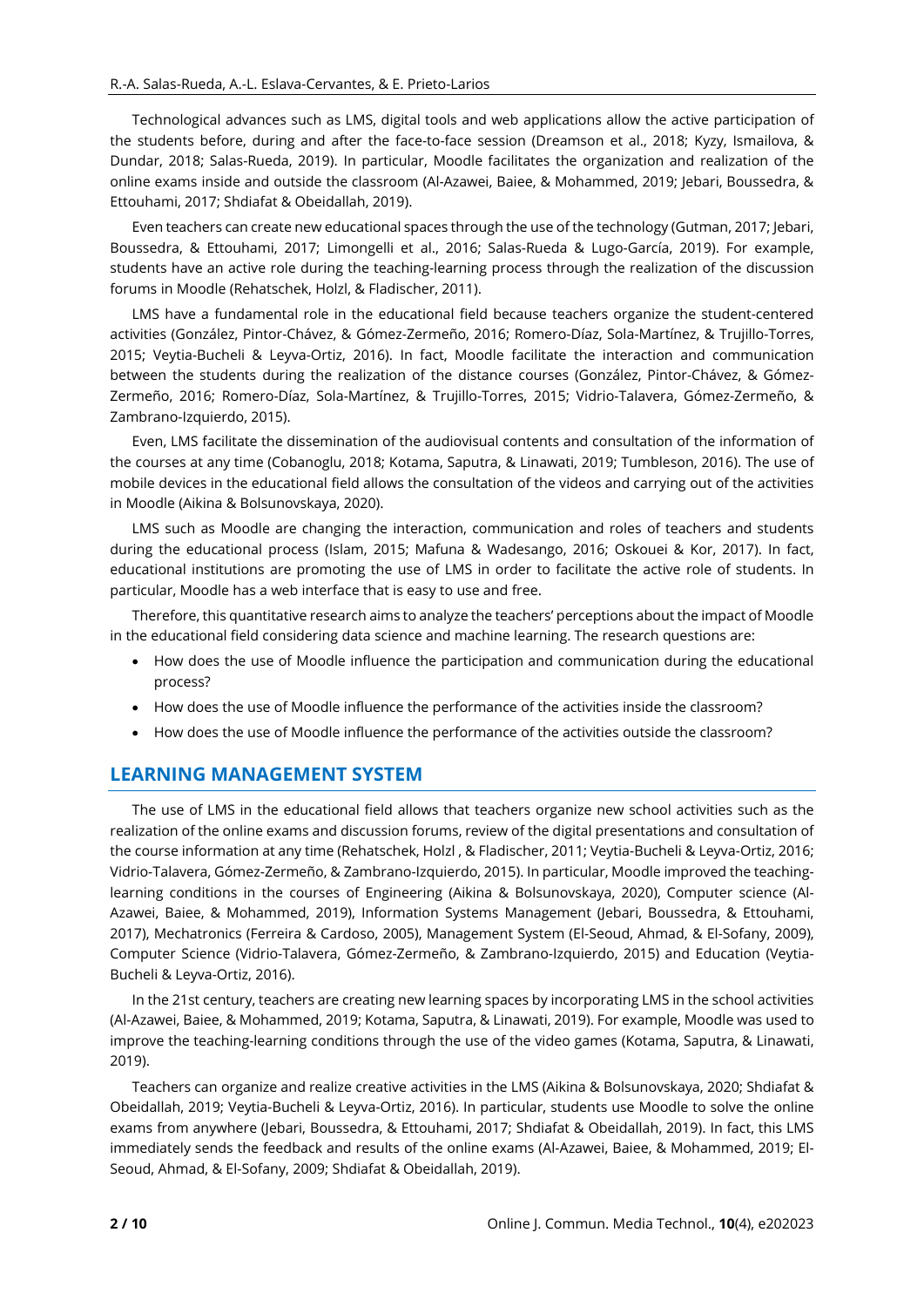In courses of Engineering, Moodle increased the motivation of the students and academic performance (Aikina & Bolsunovskaya, 2020). Even the use of the mobile devices in the educational field facilitated the access to the school contents and realization of the activities in Moodle (Aikina & Bolsunovskaya, 2020). Likewise, the feedback of the activities in Moodle improved the assimilation of the knowledge in the field of engineering (Aikina & Bolsunovskaya, 2020).

LMS allows that students view the information of the courses at any time (Aikina & Bolsunovskaya, 2020; Jebari, Boussedra, & Ettouhami, 2017; Veytia-Bucheli & Leyva-Ortiz, 2016). In fact, the students of the Basic Programming course actively participated during the teaching-learning process through the realization of the online exams in Moodle (Al-Azawei, Baiee, & Mohammed, 2019). Furthermore, this LMS allows the creation of the interactive spaces that facilitate the learning process about programming (Al-Azawei, Baiee, & Mohammed, 2019).

In the course of the Information Systems Management, Moodle facilitated the personalization of the learning process through the review of the information and realization of the online exams (Jebari, Boussedra, & Ettouhami, 2017). Likewise, this LMS improved the communication between the participants of the educational process through the use of the chat (Jebari, Boussedra, & Ettouhami, 2017).

LMS allow the access to the virtual laboratories in order to facilitate the assimilation of knowledge (Ferreira & Cardoso, 2005). For example, the students of Mechatronics developed their skills through the simulations in Moodle (Ferreira & Cardoso, 2005). Likewise, this LMS facilitated the performance of the experiments through the virtual laboratories (Ferreira & Cardoso, 2005).

In the course of Management System, Moodle facilitated the active role of the students through the consultation of the information, realization of the discussion forums and resolution of the online exams (El-Seoud, Ahmad, & El-Sofany, 2009). In addition, this LMS facilitated the delivery of the assignments from anywhere and consultation of the grades at any time (El-Seoud, Ahmad, & El-Sofany, 2009). Even Moodle increased the motivation of the students through the use of the technological applications (El-Seoud, Ahmad, & El-Sofany, 2009).

Moodle transforms the teaching-learning process in the 21st century because this LMS facilitates the participation of the students during the teaching-learning process through the realization of the online exams (Al-Azawei, Baiee, & Mohammed, 2019; Jebari, Boussedra, & Ettouhami, 2017; Shdiafat & Obeidallah, 2019), consultation of the contents (Aikina & Bolsunovskaya, 2020; Vidrio-Talavera, Gómez-Zermeño, & Zambrano-Izquierdo, 2015), revision of the information (Jebari, Boussedra, & Ettouhami, 2017), realization of the forums discussion (El-Seoud, Ahmad, & El-Sofany, 2009; Jebari, Boussedra, & Ettouhami, 2017; Veytia-Bucheli & Leyva-Ortiz, 2016), use of the technological applications (Ferreira & Cardoso, 2005) and delivery of the tasks (El-Seoud, Ahmad, & El-Sofany, 2009; Veytia-Bucheli & Leyva-Ortiz, 2016; Vidrio-Talavera, Gómez-Zermeño, & Zambrano-Izquierdo, 2015).

Teachers use LMS to achieve the innovation in the educational field (Veytia-Bucheli & Leyva-Ortiz, 2016). For example, the students of Education used Moodle to facilitate the assimilation of knowledge in the course of Literary Appreciation (Veytia-Bucheli & Leyva-Ortiz, 2016). In fact, the incorporation of Moodle in the school activities increased the motivation of the students (Veytia-Bucheli & Leyva-Ortiz, 2016). In the course of Literary Appreciation, Moodle allowed the participation of the forums, delivery of the assignments, download of the materials and realization of the online exams (Veytia-Bucheli & Leyva-Ortiz, 2016).

In the course of Computer Science, Moodle facilitated the learning process and development of the technological skills by taking the online exams and delivering the tasks (Vidrio-Talavera, Gómez-Zermeño, & Zambrano-Izquierdo, 2015). The results about the use of this LMS in the course of Informatics are the increase in the motivation of the students and improvement of the academic performance (Vidrio-Talavera, Gómez-Zermeño, & Zambrano-Izquierdo, 2015).

Finally, LMS such as Moodle allows the construction of the interactive spaces that facilitate the dissemination of the school contents, collaboration and communication between the participants of the educational process (Aikina & Bolsunovskaya, 2020; Romero-Díaz, Sola-Martínez, & Trujillo-Torres, 2015; Silva-Ordaz et al., 2016). Even the use of Moodle in the universities is increasing due to this LMS is easy to use (Aikina & Bolsunovskaya, 2020; Shdiafat & Obeidallah, 2019; Silva-Ordaz et al., 2016).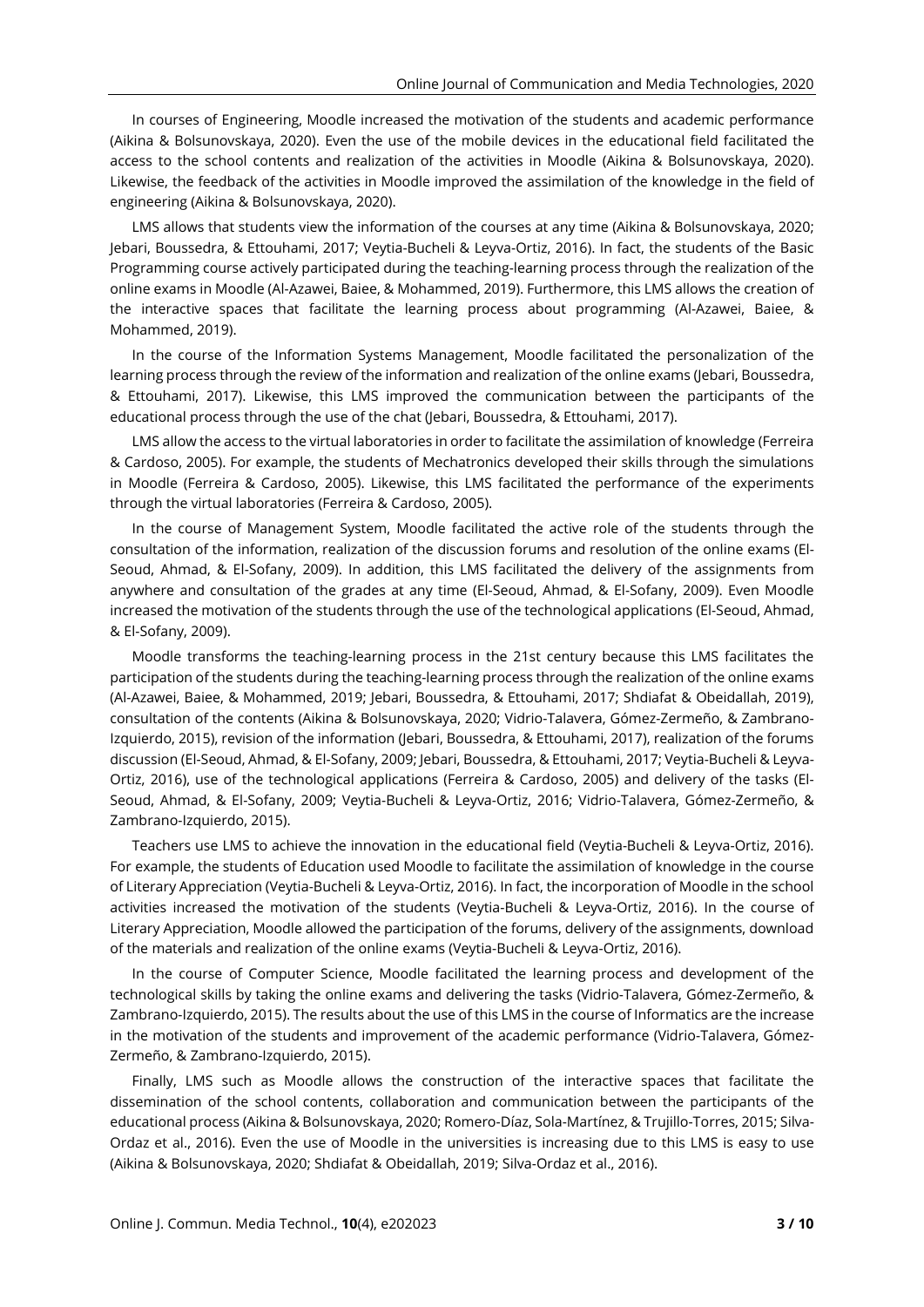| No.           | Variable        | Dimension         | Question                                       | Answer            | n  | %      |
|---------------|-----------------|-------------------|------------------------------------------------|-------------------|----|--------|
|               | Teachers        | Sex               | 1. Indicate your sex                           | Man               | 36 | 51.43% |
|               |                 |                   |                                                | Woman             | 34 | 48.57% |
|               |                 | Maximum           | 2. Indicate your maximum                       | Bachelor          | 19 | 27.14% |
|               |                 | degree of study   | degree of study                                | Master            | 33 | 47.14% |
|               |                 |                   |                                                | Doctorate         | 18 | 25.71% |
| $\mathcal{P}$ | Technology in   | Moodle            | 3. Moodle facilitates the                      | Too little (1)    |    | 1.43%  |
|               | the educational |                   | organization of new school                     | Little (2)        | 14 | 20.00% |
|               | field           |                   | activities                                     | Much $(3)$        | 27 | 38.57% |
|               |                 |                   |                                                | Too much (4)      | 28 | 40.00% |
|               |                 |                   | Participation and 4. The use of the technology | Too little (1)    |    | 1.43%  |
|               |                 | communication     | facilitates the participation                  | Little (2)        | 7  | 10.00% |
|               |                 |                   | and communication during                       | Much (3)          | 26 | 37.14% |
|               |                 |                   | the educational process                        | Too much (4)      | 36 | 51.43% |
|               |                 | Activities inside | 5. The performance of the                      | Very rare (1)     | 7  | 10.00% |
|               |                 | the classroom     | activities inside the                          | Rare (2)          | 27 | 38.57% |
|               |                 |                   | classroom through                              | Frequent (3)      | 21 | 30.00% |
|               |                 |                   | technology is                                  | Very frequent (4) | 15 | 21.43% |
|               |                 |                   | Activities outside 6. The performance of the   | Very rare (1)     | 3  | 4.29%  |
|               |                 | the classroom     | activities outside the                         | Rare (2)          | 18 | 25.71% |
|               |                 |                   | classroom through                              | Frequent (3)      | 26 | 37.14% |
|               |                 |                   | technology is                                  | Very frequent (4) | 23 | 32.86% |

**Table 1.** Questionnaire about the impact of Moodle in the educational field

# **METHODOLOGY**

The objective of this quantitative research is to analyze the teachers' perceptions about the impact of Moodle in the educational field considering data science and machine learning.

#### **Participants**

The participants are 70 teachers (36 men and 34 women) from the National Autonomous University of Mexico (UNAM) who took the "Classroom of the Future 2020" Diploma. This diploma is financed by PAPIME projects (Program Support for Projects to Innovate and Improve the Education): PE106420, PE102920, PE106419, PE314819, PE306619 and PE104720 in order to improve the teaching-learning conditions considering the aspects of pedagogy and technology.

The research hypotheses about the impact of Moodle in the educational field are:

- Hypothesis 1 (H1): Moodle positively influences the participation and communication during the educational process
- Hypothesis 2 (H2): Moodle positively influences the performance of the activities inside the classroom
- Hypothesis 3 (H3): Moodle positively influences the performance of the activities outside the classroom

#### **Data Collection**

**Table 1** shows the questionnaire used to collect the information on the impact of Moodle in the educational field.

#### **Data Analysis**

The Rapidminer tool allows building the predictive models through the decision tree technique and calculation of machine learning to evaluate the hypotheses about the impact of Moodle in the educational field.

In machine learning, the training section (50%, 60% and 70% of the sample) allows calculating the linear regressions and evaluation section (50%, 40% and 30% of the sample) allows identifying the accuracy of these linear regressions.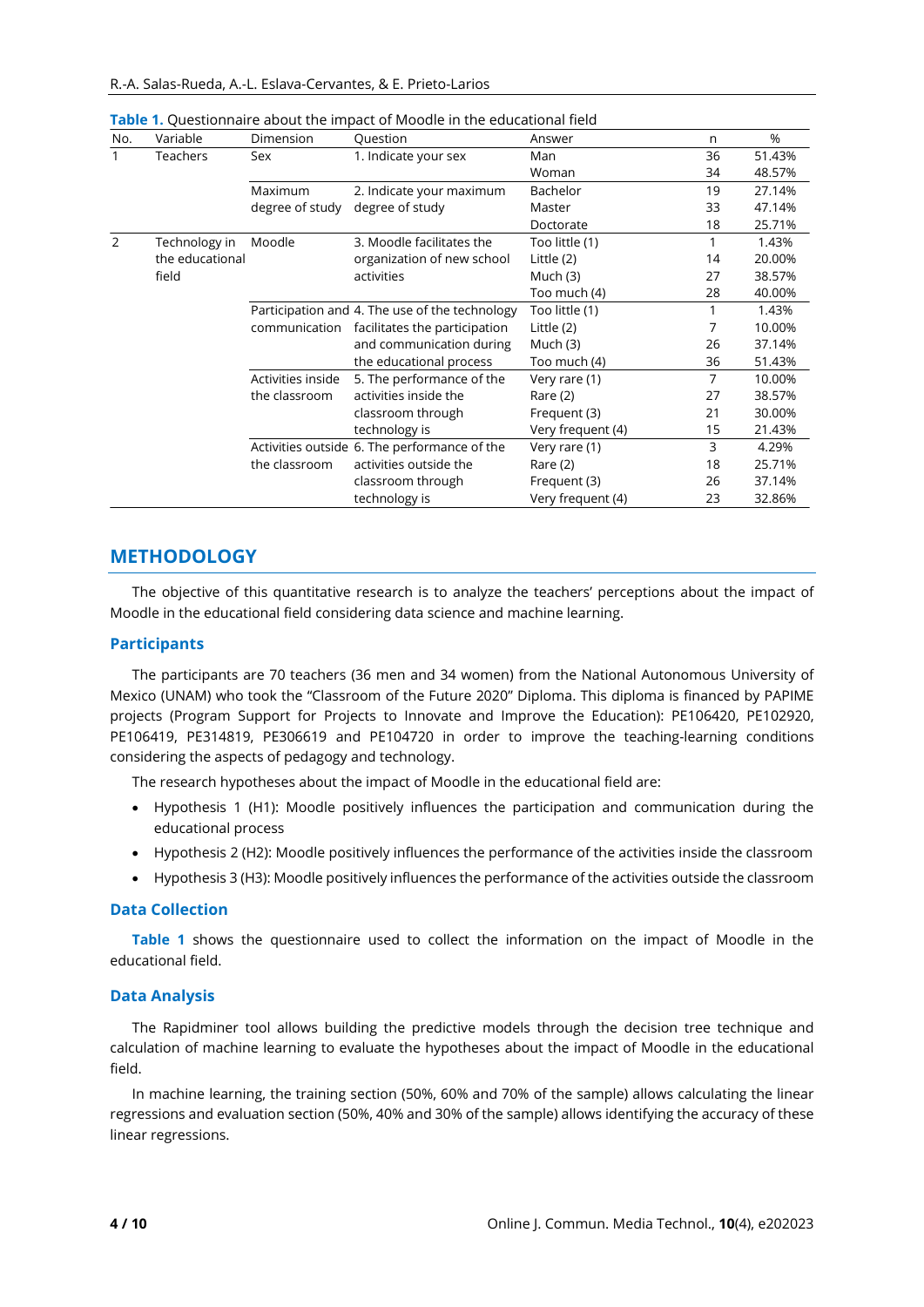| <b>Pable 2.</b> Results of machine real hing (initial regression) |                 |                      |                 |               |  |  |
|-------------------------------------------------------------------|-----------------|----------------------|-----------------|---------------|--|--|
| Hypothesis                                                        | <b>Training</b> | Linear regression    | Conclusion      | Squared error |  |  |
| H1: Moodle $\rightarrow$ participation and                        | 50%             | $y = 0.420x + 2.755$ | Accepted: 0.420 | 0.391         |  |  |
| communication during the                                          | 60%             | $y = 0.454x + 2.558$ | Accepted: 0.454 | 0.364         |  |  |
| educational process                                               | 70%             | $y = 0.447x + 2.567$ | Accepted: 0.447 | 0.429         |  |  |
| H2: Moodle $\rightarrow$ performance of the                       | 50%             | $y = 0.110x + 3.204$ | Accepted: 0.110 | 1.020         |  |  |
| activities inside the classroom                                   | 60%             | $y = 0.181x + 2.909$ | Accepted: 0.181 | 0.906         |  |  |
|                                                                   | 70%             | $y = 0.224x + 2.731$ | Accepted: 0.224 | 1.043         |  |  |
| H3: Moodle $\rightarrow$ performance of the                       | 50%             | $y = 0.164x + 3.437$ | Accepted: 0.164 | 0.711         |  |  |
| activities outside the classroom                                  | 60%             | $y = 0.132x + 3.422$ | Accepted: 0.132 | 0.523         |  |  |
|                                                                   | 70%             | $y = 0.207x + 3.148$ | Accepted: 0.207 | 0.478         |  |  |







Data science allows building the predictive models through the use of the Rapidminer tool. The information about the maximum degree of study and sex of the teachers, Moodle, participation and performance of the activities is used to build the predictive models through the decision tree technique.

## **RESULTS**

Moodle facilitates too much (n = 28, 40.00%), much (n = 27, 38.57%), little (n = 14, 20.00%) and too little (n = 1, 1.43%) the organization of new school activities (See **Table 1**). Likewise, the results of machine learning with 50%, 60% and 70% of training indicate that H1, H2, H3 are accepted (See **Table 2**).

#### **Participation and Communication during the Educational Process**

The use of the technology facilitates too much (n = 36, 51.43%), much (n = 26, 37.14%), little (n = 7, 10.00%) and too little (n = 1, 1.43%) the participation and communication during the educational process (See **Table 1**). The results of machine learning with 50% (0.420), 60% (0.454) and 70% (0.447) indicate that H1 is accepted (See **Table 2**). Therefore, Moodle positively influences the participation and communication during the educational process.

**Figure 1** shows the Predictive Model 1 on the impact of Moodle in the educational field. For example, if the teacher considers that Moodle facilitates much the organization of new school activities and the maximum degree of study is Doctorate then the use of the technology facilitates much the participation and communication during the educational process. On the other hand, if the teacher considers that Moodle facilitates little the organization of new school activities, is a woman and the maximum degree of study is Bachelor then the use of the technology facilitates little the participation and communication during the educational process.

**Table 3** shows the 11 conditions of the Predictive Model 1. For example, if the teacher considers that Moodle facilitates much the organization of new school activities and the maximum degree of study is Master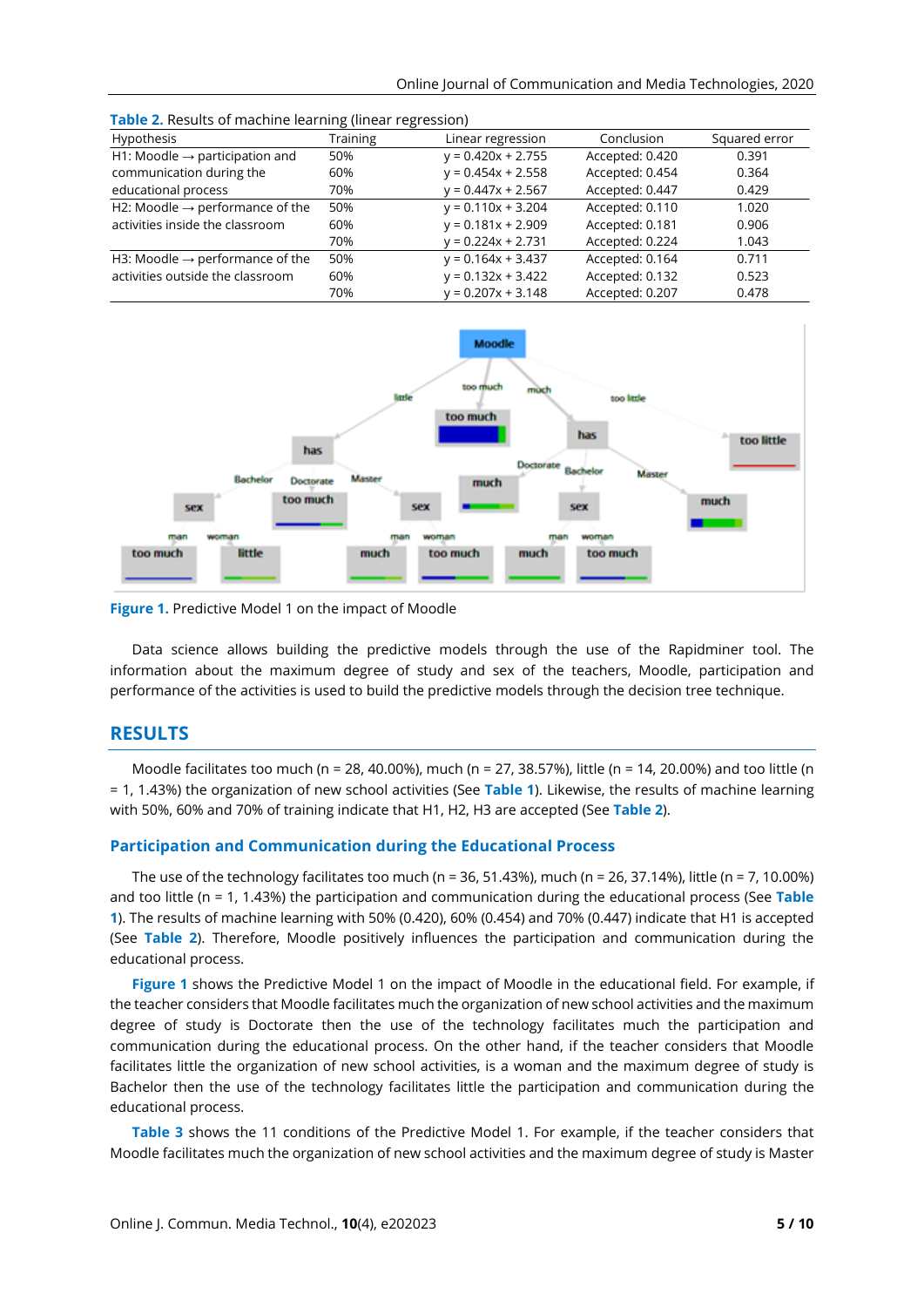| No.            | Moodle $\rightarrow$ organization of new | Sex   | Maximum degree of study | Use of the technology $\rightarrow$ |
|----------------|------------------------------------------|-------|-------------------------|-------------------------------------|
|                | school activities                        |       |                         | participation and communication     |
|                | Too much                                 |       |                         | Too much                            |
| 2              | Much                                     |       | Doctorate               | Much                                |
| 3              | Much                                     |       | Master                  | Much                                |
| $\overline{4}$ | Much                                     | Man   | Bachelor                | Much                                |
| 5              | Much                                     | Woman | Bachelor                | Too much                            |
| 6              | Little                                   |       | Doctorate               | Too much                            |
|                | Little                                   | Man   | Master                  | Much                                |
| 8              | Little                                   | Woman | Master                  | Too much                            |
| 9              | Little                                   | Man   | Bachelor                | Too much                            |
| 10             | Little                                   | Woman | <b>Bachelor</b>         | Little                              |
| 11             | Too little                               |       |                         | Too little                          |

**Table 3.** Conditions of the Predictive Model 1



**Figure 2.** Predictive Model 2 on the impact of Moodle

then the use of the technology facilitates much the pardticipation and communication during the educational process.

#### **Performance of the Activities inside the Classroom**

**Table 1** indicates that the performance of the activities inside the classroom through technology is very frequent (n = 15, 21.43%), frequent (n = 21, 30.00%), rare (n = 27, 38.57%) and very rare (n = 7, 10.00%). The results of machine learning with 50% (0.110), 60% (0.181) and 70% (0.224) indicate that H2 is accepted (See **Table 2**). Therefore, Moodle positively influences the performance of the activities inside the classroom.

**Figure 2** shows the Predictive Model 2 on the impact of Moodle in the educational field. For example, if the teacher considers that Moodle facilitates too much the organization of new school activities and the maximum degree of study is Doctorate then the performance of the activities inside the classroom through technology is frequent. On the other hand, if the teacher considers that Moodle facilitates little the organization of new school activities and the maximum degree of study is Doctorate then the performance of the activities inside the classroom through technology is frequent.

**Table 4** shows the 8 conditions of the Predictive Model 2. For example, if the teacher considers that Moodle facilitates too much the organization of new school activities and the maximum degree of study is Bachelor then the performance of the activities inside the classroom through technology is very frequent.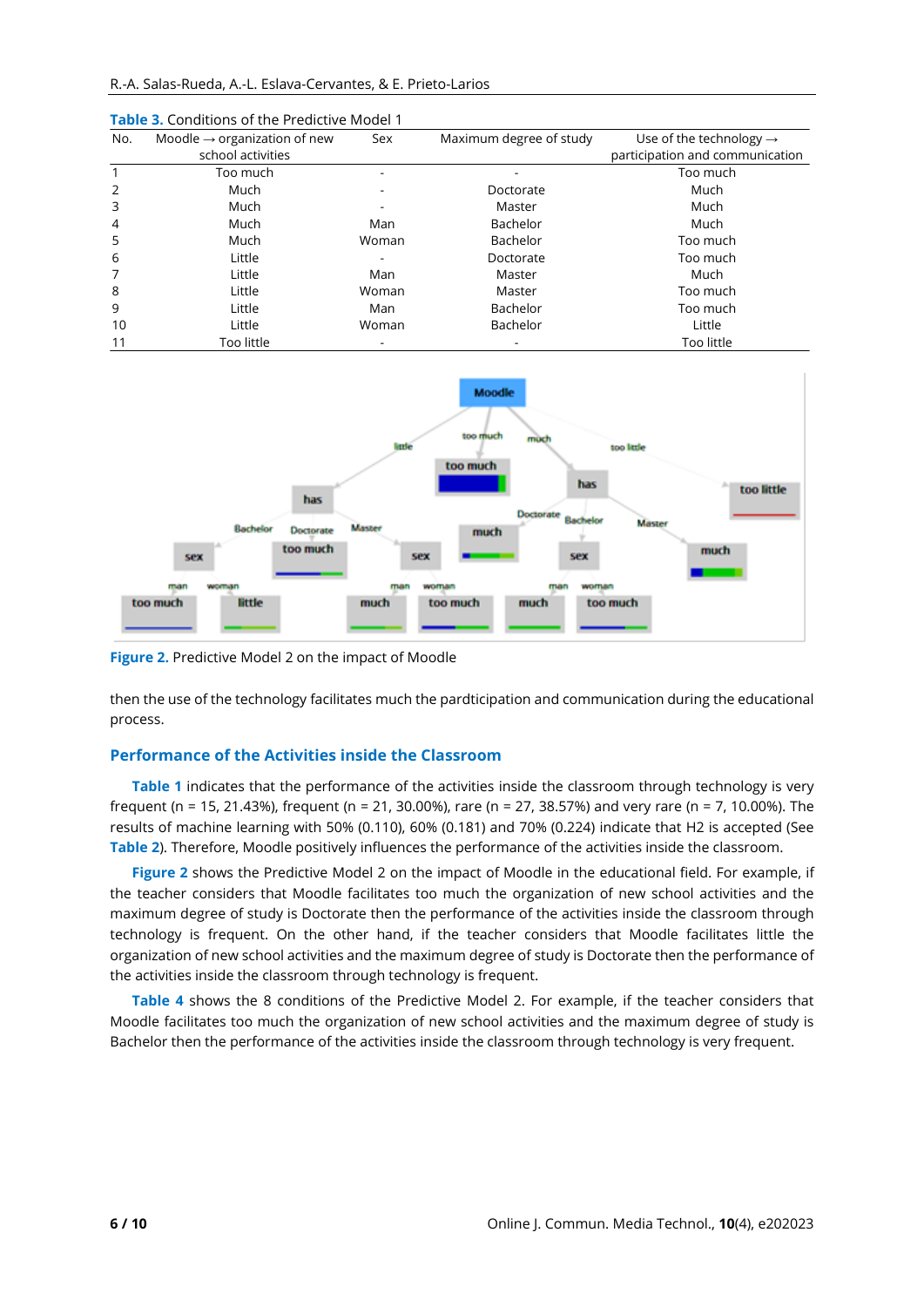| No. | Moodle $\rightarrow$ organization of new | Sex | Maximum degree of | Moodle $\rightarrow$ activities inside the |
|-----|------------------------------------------|-----|-------------------|--------------------------------------------|
|     | school activities                        |     | study             | classroom                                  |
|     | Too much                                 |     | Doctorate         | Frequent                                   |
| 2   | Too much                                 |     | Master            | Frequent                                   |
| 3   | Too much                                 |     | Bachelor          | Very frequent                              |
| 4   | Much                                     |     |                   | Rare                                       |
| 5   | Little                                   |     | Doctorate         | Frequent                                   |
| 6   | Little                                   |     | Master            | Very frequent                              |
|     | Little                                   |     | Bachelor          | Rare                                       |
| 8   | Too little                               |     |                   | Very rare                                  |

**Table 4.** Conditions of the Predictive Model 2



**Figure 3.** Predictive Model 3 on the impact of Moodle

| No.            | Moodle $\rightarrow$ organization of new | Sex | Maximum degree of | Moodle $\rightarrow$ activities outside the |
|----------------|------------------------------------------|-----|-------------------|---------------------------------------------|
|                | school activities                        |     | study             | classroom                                   |
|                | Too much                                 |     | Doctorate         | Very frequent                               |
| $\overline{2}$ | Too much                                 |     | Master            | Frequent                                    |
| 3              | Too much                                 |     | Bachelor          | Very frequent                               |
| $\overline{4}$ | Much                                     |     |                   | Frequent                                    |
| 5              | Little                                   |     | Doctorate         | Rare                                        |
| 6              | Little                                   |     | Master            | Very frequent                               |
| 7              | Little                                   |     | Bachelor          | Very frequent                               |
| 8              | Too little                               |     |                   | Very rare                                   |

**Table 5.** Conditions of the Predictive Model 3

### **Performance of the Activities outside the Classroom**

**Table 1** indicates that the performance of the activities outside the classroom through technology is very frequent (n = 23, 32.86%), frequent (n = 26, 37.14%), rare (n = 18, 25.71%) and very rare (n = 3, 4.29%). Likewise, the results of machine learning with 50% (0.164), 60% (0.132) and 70% (0.207) indicate that H3 is accepted (See **Table 2**). Therefore, Moodle positively influences the performance of the activities outside the classroom.

**Figure 3** shows the Predictive Model 3 on the impact of Moodle in the educational field. For example, if the teacher considers that Moodle facilitates too much the organization of new school activities and the maximum degree of study is Doctorate then the performance of the activities outside the classroom through technology is very frequent. On the other hand, if the teacher considers that Moodle facilitates little the organization of new school activities and the maximum degree of study is Doctorate then the performance of the activities outside the classroom through technology is rare.

**Table 5** shows the 8 conditions of the Predictive Model 3. For example, if the teacher considers that Moodle facilitates too much the organization of new school activities and the maximum degree of study is Master then the performance of the activities outside the classroom through technology is frequent.

## **DISCUSSION**

This research shares the ideas of various authors (e.g., Aikina & Bolsunovskaya, 2020; Al-Azawei, Baiee, & Mohammed, 2019; Jebari, Boussedra, & Ettouhami, 2017) about the importance of using Moodle to transform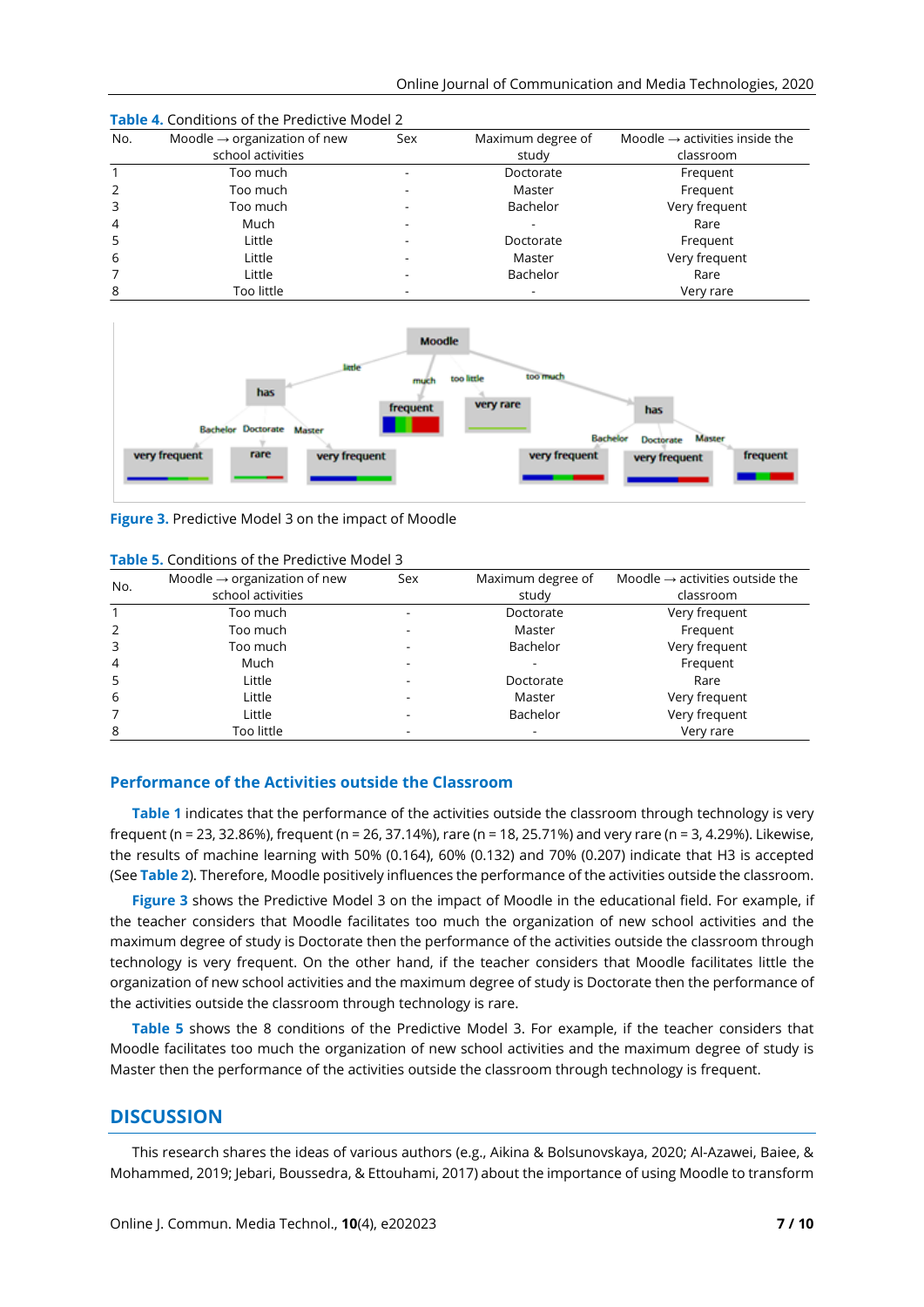the teaching-learning process. Most of the teachers (n = 28, 40.00%) think that Moodle facilitates too much the organization of new school activities.

#### **Participation and Communication during the Educational Process**

Moodle improved the communication (Jebari, Boussedra, & Ettouhami, 2017) and participation (Al-Azawei, Baiee, & Mohammed, 2019; Shdiafat & Obeidallah, 2019) during the educational process.

Most of the teachers ( $n = 36$ , 51.43%) think that the use of the technology facilitates too much the participation and communication during the educational process. Likewise, the results of machine learning on H1 are higher than 0.419, therefore, Moodle positively influences the participation and communication during the educational process. Data science identifies 11 conditions of the Predictive Model 1. In fact, the decision tree technique establishes the conditions on the use of this LMS considering the characteristics of the teachers (sex and maximum degree of study). For example, if the teacher considers that Moodle facilitates much the organization of new school activities and the maximum degree of study is Doctorate then the use of the technology facilitates much the participation and communication during the educational process.

#### **Performance of the Activities inside the Classroom**

Veytia-Bucheli and Leyva-Ortiz (2016) explain that the use of Moodle in face-to-face sessions and outside the classroom allows creating new learning spaces. Most of the teachers (n = 27, 38.57%) think that the performance of the activities inside the classroom through technology is rare. Likewise, the results of machine learning on H2 are greater than 0.100, therefore, Moodle positively influences the performance of the activities inside the classroom. Data science identifies 8 conditions of Predictive Model 2 through the decision tree technique. For example, if the teacher considers that Moodle facilitates too much the organization of new school activities and the maximum degree of study is Doctorate then the performance of the activities inside the classroom through technology is frequent.

#### **Performance of the Activities outside the Classroom**

Aikina and Bolsunovskaya (2020) mention that Moodle allows the organization and realization of various activities such as the consultation of the multimedia resources and delivery of the tasks at any time.

Most of the teachers (n = 26, 37.14%) think that the performance of the activities outside the classroom through technology is frequent. Likewise, the results of machine learning on H3 are greater than 0.130, therefore, Moodle positively influences the performance of the activities outside the classroom. Data science identifies 8 conditions of the Predictive Model 3 through the decision tree technique. For example, if the teacher considers that Moodle facilitates too much the organization of new school activities and the maximum degree of study is Doctorate then the performance of the activities outside the classroom through technology is very frequent.

#### **CONCLUSION**

Teachers use technology to facilitate the learning process, create new educational spaces and improve the organization of the courses. For example, Moodle positively influences the participation and communication during the educational process. In fact, this LMS allows the realization of discussion forums and delivery of tasks from anywhere.

Technological advances allow innovating the educational process, improving the learning conditions and facilitating the interaction between the teachers, students and school contents. In particular, Moodle positively influences the performance of the activities inside and outside the classroom. Teachers use this LMS to promote the active participation of students by consulting the information and taking the exams online at any time.

The limitations of this research are the analysis about the impact of Moodle in the educational field and perceptions of the teachers in a university. Therefore, future research may analyze the impact of LMS such as Canvas, Schoology and Blackboard at various universities.

This research recommends the incorporation of Moodle in the educational field to create virtual learning spaces that increase the motivation and satisfaction of the students and facilitate the performance of active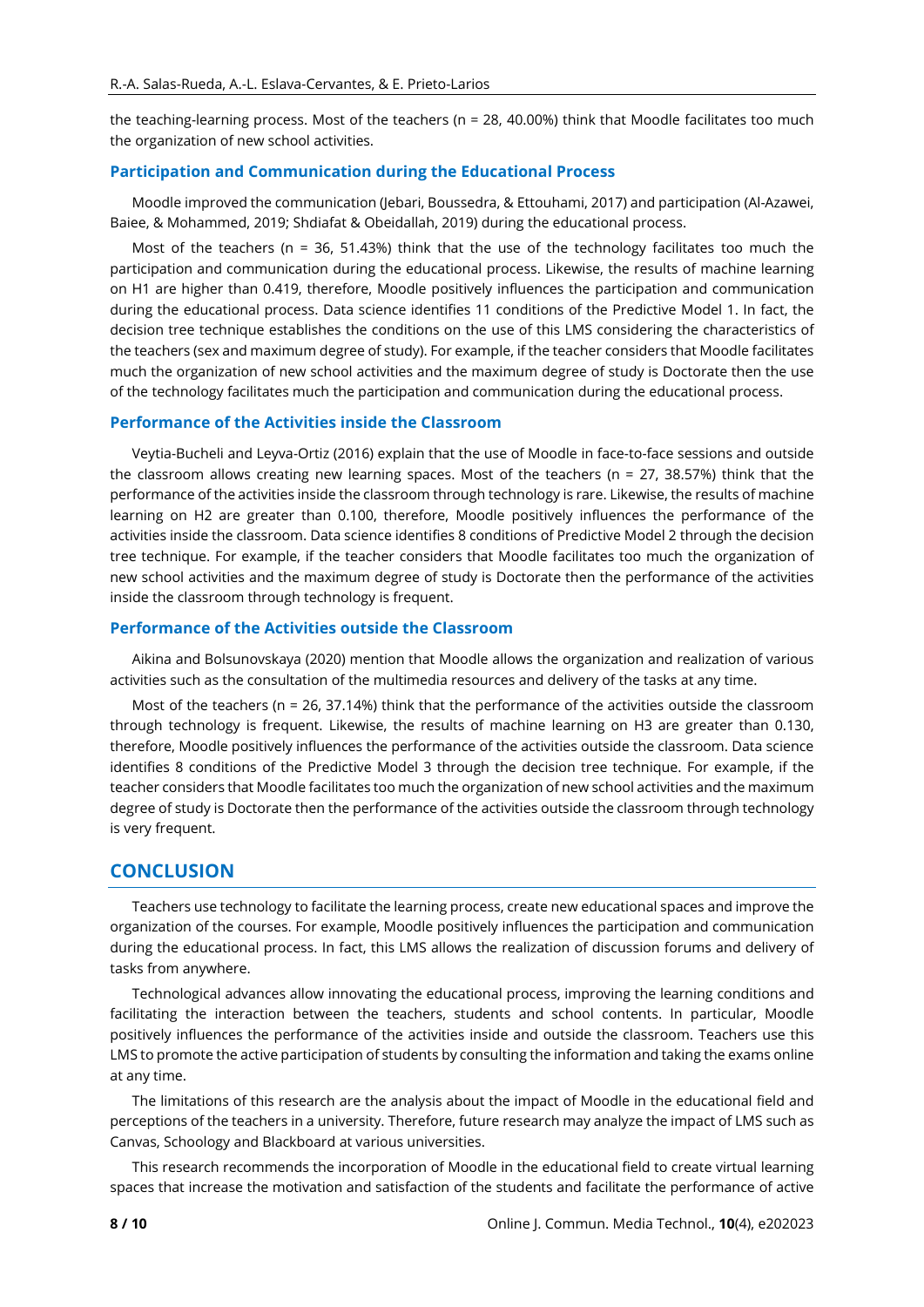activities at any time and from anywhere. Also, the implications of this research allow affirming that teachers have the opportunity to create, organize and carry out various creative and active activities through this LMS.

Teachers are changing the organization of the school activities, communication, interaction and behavior of the students through the use of the technology. For example, Moodle facilitates the participation and communication during the educational process and performance of the activities inside and outside the classroom.

# **ACKNOWLEDGEMENTS**

This work was supported by UNAM-DGAPA-PAPIME (Project Support Program to Innovate and Improve Education): PE106420 (El Aula del Futuro del CCH Vallejo), PE102920 (El Aula del Futuro del Instituto de Geofísica), PE106419 (El Aula del Futuro: de la Escuela Nacional Preparatoria 7), PE314819 (SUAyED de la Facultad de Filosofía y Letras), PE306619 (El Aula del Futuro: SUA de la Facultad de Psicología) y PE104720 (El Aula del Futuro del Instituto de Geología). Likewise, the support provided by the National School of Social Work and Faculty of Arts and Design is appreciated. The participation of the following academics is appreciated: PhD Clara Alvarado Zamorano, PhD Gustavo De la Cruz Martínez, Master Jesús Ramírez Ortega, Master Ricardo Castañeda Martínez and Master Antonio M. Garcés Madrigal.

## **REFERENCES**

- Aikina, T. Y., & Bolsunovskaya, L. M. (2020). Moodle-Based Learning: Motivating and Demotivating Factors. *International Journal of Emerging Technologies in Learning*, *15*(2), 239-248. <https://doi.org/10.3991/ijet.v15i02.11297>
- Al-Azawei, A., Baiee, W. R., & Mohammed, M. A. (2019). Learners' Experience Towards e-Assessment Tools: A Comparative Study on Virtual Reality and Moodle Quiz. *International Journal of Emerging Technologies in Learning*, *14*(5), 34-49. <https://doi.org/10.3991/ijet.v14i05.9998>
- Cobanoglu, A. A. (2018). Student teachers' satisfaction for blended learning via Edmodo learning management system. *Behaviour & Information Technology*, *37*(2), 133-144. <https://doi.org/10.1080/0144929X.2017.1417481>
- Dreamson, N., Thomas, G., Hong, A. L., & Kim, S. (2018). The perceptual gaps in using a learning management system: Indigenous cultural perspectives. *Technology, Pedagogy and Education*, *27*(4), 431-444. <https://doi.org/10.1080/1475939X.2018.1490665>
- El-Seoud, S. A., Ahmad, A. M., & El-Sofany, H. F. (2009). Mobile Learning Platform Connected to Moodle using J2ME. *International Journal of Interactive Mobile Technologies, 3*(2), 46-54.
- Ferreira, J. M., & Cardoso, A. M. (2005). A Moodle extension to book online labs. *International Journal of Online and Biomedical Engineering*, *1*(2), 1-4.
- González, S. M. G., Pintor-Chávez, M. M., & Gómez-Zermeño, M. G. (2016). Indicators for the evaluation of the level of satisfaction of the use of blackboard educational platform*. Campus Virtuales*, *5*(1), 36-47.
- Gutman, M. (2017). Facilitating pre-service teachers to develop Regulation of Cognition with Learning Management System. *Educational Media International*, *54*(3), 199-214. <https://doi.org/10.1080/09523987.2017.1385164>
- Horvat, A., Dobrota, M., Krsmanovic, M., & Cudanov, M. (2015). Student perception of Moodle learning management system: a satisfaction and significance analysis. *Interactive Learning Environments*, *23*(4), 515-527. <https://doi.org/10.1080/10494820.2013.788033>
- Islam, A. K. (2015). The moderation effect of user-type (educators vs. students) in learning management system continuance. *Behaviour & Information Technology*, *34*(12), 1160-1170. <https://doi.org/10.1080/0144929X.2015.1004651>
- Jebari, K., Boussedra, F., & Ettouhami, A. (2017). Teaching Information Systems Management' with Moodle. *International Journal of Emerging Technologies in Learning*, *12*(4), 4-16. <https://doi.org/10.3991/ijet.v12i04.6183>
- Kyzy, Z. N., Ismailova, R., & Dundar, H. (2018). Learning management system implementation: a case study in the Kyrgyz Republic. *Interactive Learning Environments*, *26*(8), 1010-1022. <https://doi.org/10.1080/10494820.2018.1427115>